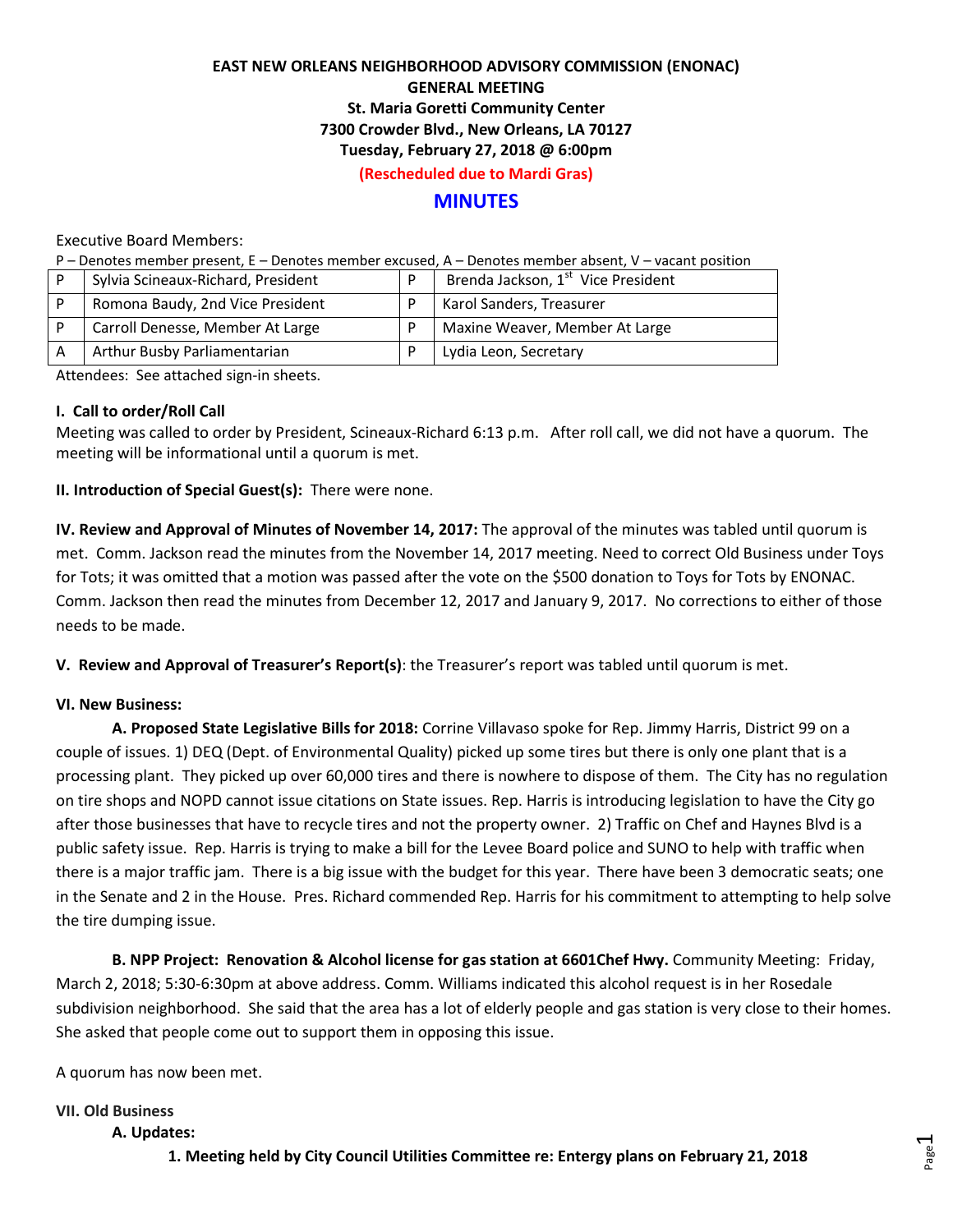# **2. Meeting held by City Council re: Master Plan Amendments on February 22, 2018 (Port of New Orleans request zone change from wetlands to industrial)**

Dr. Beverly Wright, Executive Director of Deep South Center for Environmental Justice (DSCEJ) and Editha Amacker, Urban Planner & ENONAC Consultant, spoke on these issues. Dr. Wright said that we are fighting 3 changes that will affect the health and quality of life in NOE. 1) Entergy Plant: she said that outages have nothing to do with the plant. At the meeting held at the Pan AM Bldg. the community could not get into the room because of all the people and personnel from Entergy filling the room. Commissioners in attendance were Scineaux-Richard, Ed Blouin, W. Bickham, D. Hebert, M. DeGrasse and many other stakeholders from the East. Our quality of life and health does not seem to matter to them. 2) Port of New Orleans: and James Gray's plan to change zoning from Business Industrial Park (BIP) to Light Industrial LI will allow about 30 more industrial uses that are in direct conflict with the Master Plan and wetland preservation guidelines. The Utility Commission met with Entergy and decided to build the Entergy plant in 2014. Without the old Entergy Plant our air is cleaner than it has ever been in NOE.

**B. Entergy Power Plant final approval by full City Council scheduled for March 8, 2018:** On March 8, 2018 the City Council will vote on the Entergy plant for final approval. We need NOE residents to attend this meeting. Ms. Amacker spoke against the proposal to change from planned development and natural to industrial. City Planning Commission (CPC) and staff said no and the docket was sent back to the City Council. Councilman Gray was sending this to the rest of the Council for approval of the change. There was no discussion and it was approved in a block vote. Gray does not want to talk to some people because it appears he does not want to hear facts. Does he not understand that City Council and Planning Commission would be taken out of the picture? He also has offered a proposal to change Business Park area along Chef to permitted use which would allow Industrial plants next to out subdivisions, schools and churches. We need to reach out to those areas that would be directly involved in this issue. Justice and Beyond was brought in for this issue. This will affect the entire City of New Orleans. Some suggested it is time to get a march together and go down to City Hall. Tomorrow at 10am there will be a meeting to discuss a march at Christian Unity Baptist Church, 1700 Conti St. Comm. DeGrasse asked what recourse we have to correct this issue.

#### **Quorum met:**

**Review and Approval of Minutes:** November 14, 2017 minutes; motion by Comm. DeGrasse, second by Comm. Jourdain with previously noted corrections. Motion passed with no objections. December 12, 2017 minutes; motion by Comm. Denesse, second by Comm. Weaver. Motion passed with no objections. January 9, 2018 minutes; motion by Comm. Hunter, second by Comm. Kingvalsky. Motion passed with no objections.

**Treasurer's Report:** Comm. Sanders passed out and read report from February 1 through February 27, 2018. It was moved by Comm. Spears and seconded by Comm. Jourdain to approve the Treasurer's Report. Motion passed with no objections.

**Review and Approval of Agenda:** It was moved by Comm. Legaux and seconded by Comm. Baudy to approve the agenda. Motion passed with no objections.

## **C. CPC Hearings:**

## **1. Tuesday, February 27, 2018 (two separate issues)**

**a. ZD 026/18: request for zoning change from residential to commercial at 11033 Chef Hwy**  This is in the Master Plan

**b. ZD 028/18: request for sale of package liquor at 9301 Lake Forest Blvd.** No one at this meeting attended that CPC meeting

## **2. Tuesday, March 27, 2018**

**a. ZD 040/18: request by Ray Ave. Baptist Church for zone change from residential to commercial at 4712 Ray Ave.** Comm. Linda Williams says that her subdivision (Rosedale) is